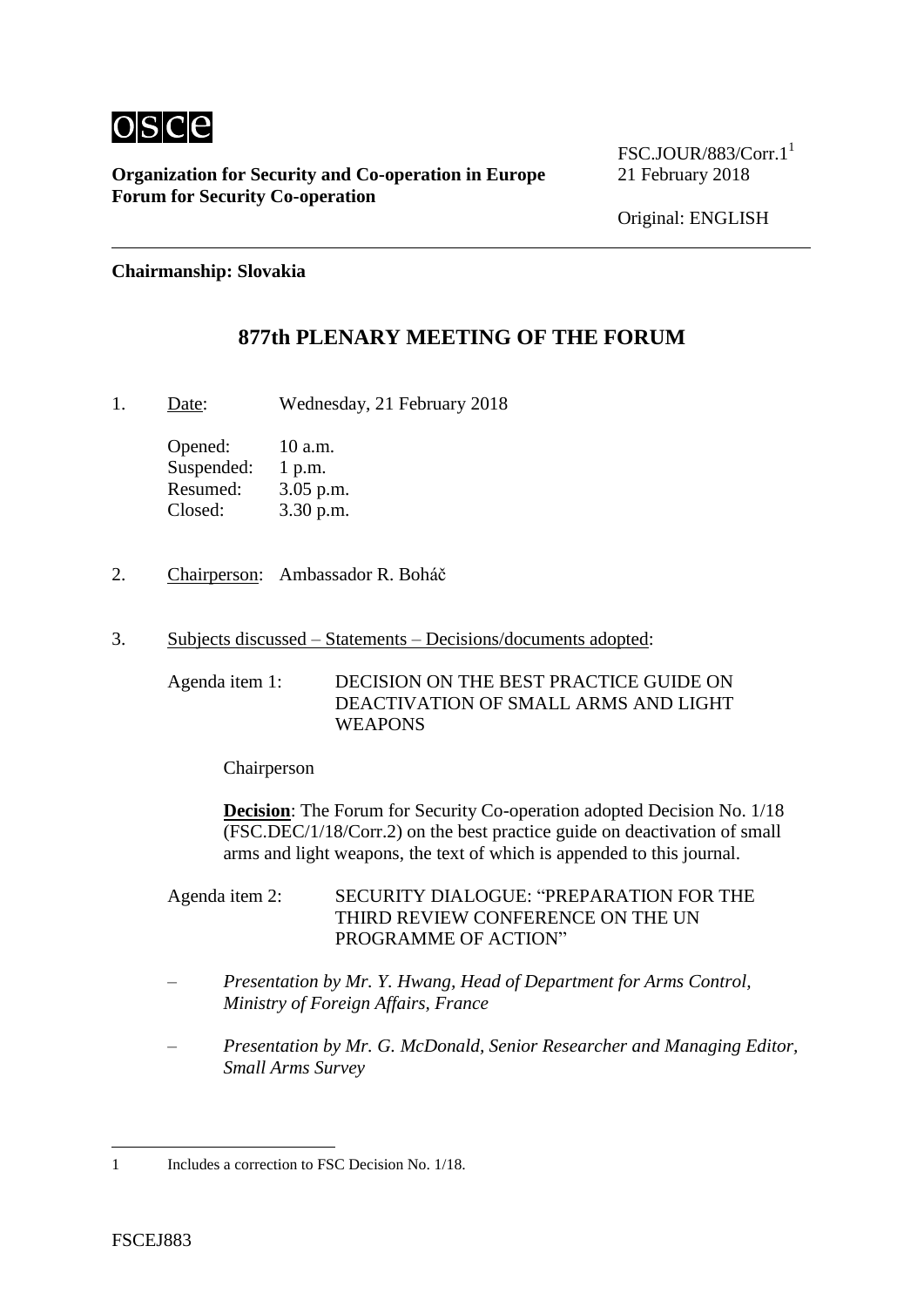Chairperson, Mr. Y. Hwang (FSC.DEL/35/18 OSCE+), Mr. G. McDonald, Bulgaria-European Union (with the candidate countries Albania, the former Yugoslav Republic of Macedonia, Montenegro and Serbia; the country of the Stabilisation and Association Process and potential candidate country Bosnia and Herzegovina; the European Free Trade Association countries Iceland, Liechtenstein and Norway, members of the European Economic Area; as well as Andorra, Georgia and Moldova, in alignment) (FSC.DEL/39/18), United States of America, Belarus, United Kingdom (Annex 1), Russian Federation, Ukraine (FSC.DEL/36/18 OSCE+), Azerbaijan, FSC Co-ordinator for Projects on Small Arms and Lights Weapons and Stockpiles of Conventional Ammunition (Hungary), Slovakia, Bosnia and Herzegovina, Chairperson (on behalf of the Chairperson of the Informal Group of Friends on Small Arms and Light Weapons (Finland)) (Annex 2)

Agenda item 3: GENERAL STATEMENTS

*Situation in and around Ukraine*: Ukraine (FSC.DEL/37/18 OSCE+), Bulgaria-European Union (with the candidate countries Albania, the former Yugoslav Republic of Macedonia and Montenegro; the country of the Stabilisation and Association Process and potential candidate country Bosnia and Herzegovina; the European Free Trade Association countries Iceland, Liechtenstein and Norway, members of the European Economic Area; as well as Andorra, Georgia, Moldova and San Marino, in alignment) (FSC.DEL/40/18), United States of America, Russian Federation, United Kingdom, Bulgaria-European Union

Agenda item 4: ANY OTHER BUSINESS

*Proposed dates for the 2018 Annual Security Review Conference*: *Chef de file* of the FSC for the 2018 Annual Security Review Conference (France)

4. Next meeting:

Wednesday, 7 March 2018, at 10 a.m., in the Neuer Saal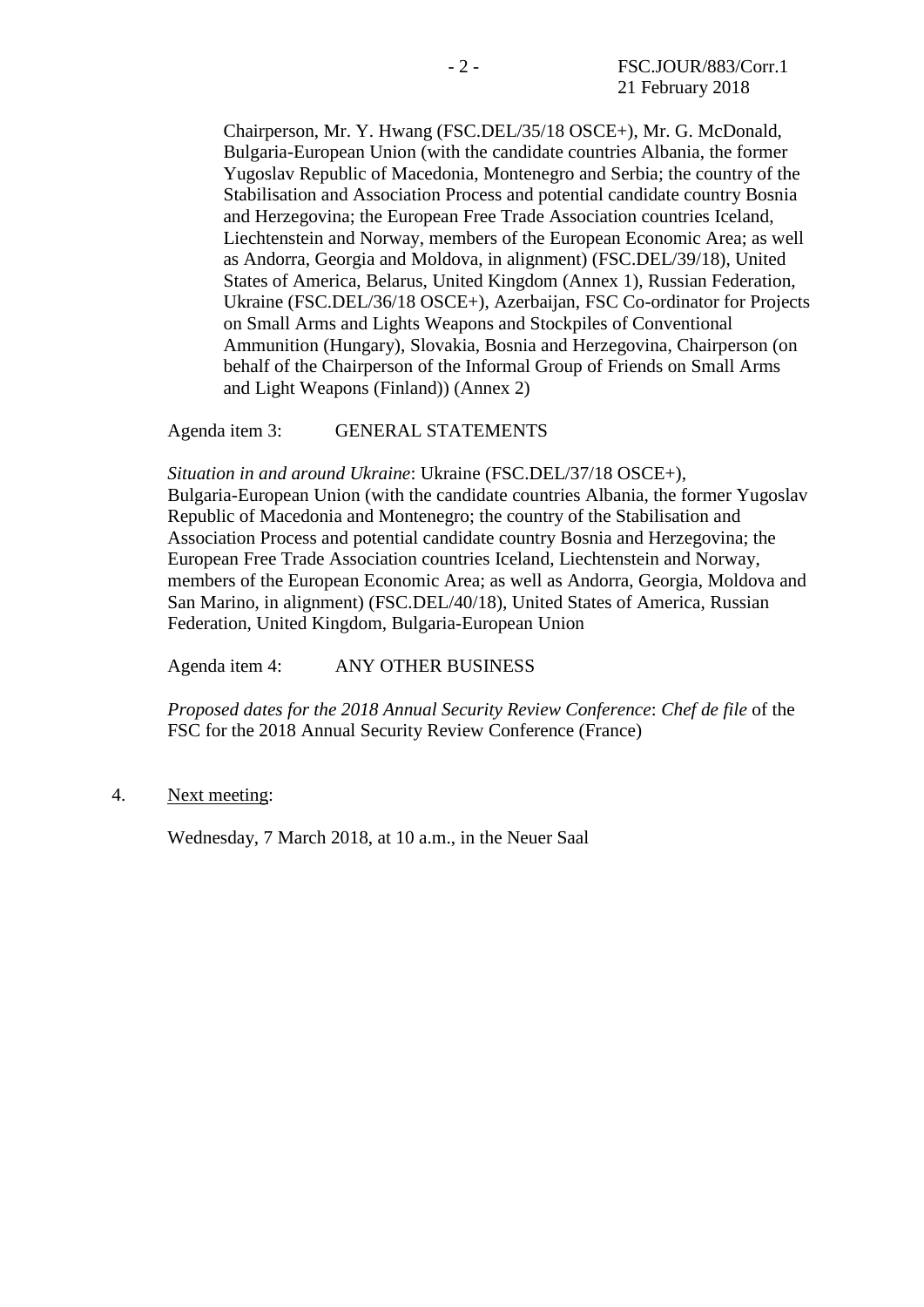

**Organization for Security and Co-operation in Europe** 21 February 2018 **Forum for Security Co-operation** Annex 1

FSC.JOUR/883/Corr.1

Original: ENGLISH

**877th Plenary Meeting** FSC Journal No. 883, Agenda item 2

## **STATEMENT BY THE DELEGATION OF THE UNITED KINGDOM**

The United Kingdom aligns itself with the EU statement but I would like to make some remarks in my national capacity.

I would like to thank Slovakia for scheduling the Security Dialogue on preparation for the Third Review Conference on the UN Programme of Action (UNPoA) and the speakers for their interesting presentations.

The OSCE has an important role to play in the review process, given the unique role of regional organizations on this agenda. It is important to showcase the OSCE's progress, both in terms of empowering participating States to improve national controls and co-ordination mechanisms and also in achieving measurable reductions in cross-border illicit trafficking across the region.

The United Kingdom is keen to support the efforts of the FSC Support Section to achieve these objectives. We have therefore pledged our support to an extrabudgetary project entitled "Strengthening OSCE action against the illicit proliferation of small arms and light weapons (SALW) and stockpiles of conventional ammunition". We will provide around 281,000 euros and we are very grateful to Germany for its contribution of 150,000 euros for the project.

#### Mr. Chairperson,

We commend France for its ongoing efforts to build consensus on the proposed outcomes of the Third Review Conference (RevCon3).

An important ambition for RevCon3 should be to ensure that, 17 years since it was agreed, the PoA remains relevant to our global counter-proliferation efforts. To do this, it needs to be flexible enough to adapt to new developments, while also providing a firm political basis for taking comprehensive action to stop illicit flows.

We've made good progress at previous biennial meetings in reflecting new developments in the outcome documents e.g. on the Sustainable Development Goals and the international small arms and ammunition standards. But despite significant support by Member States across the different regions, we have not managed to get consensus on key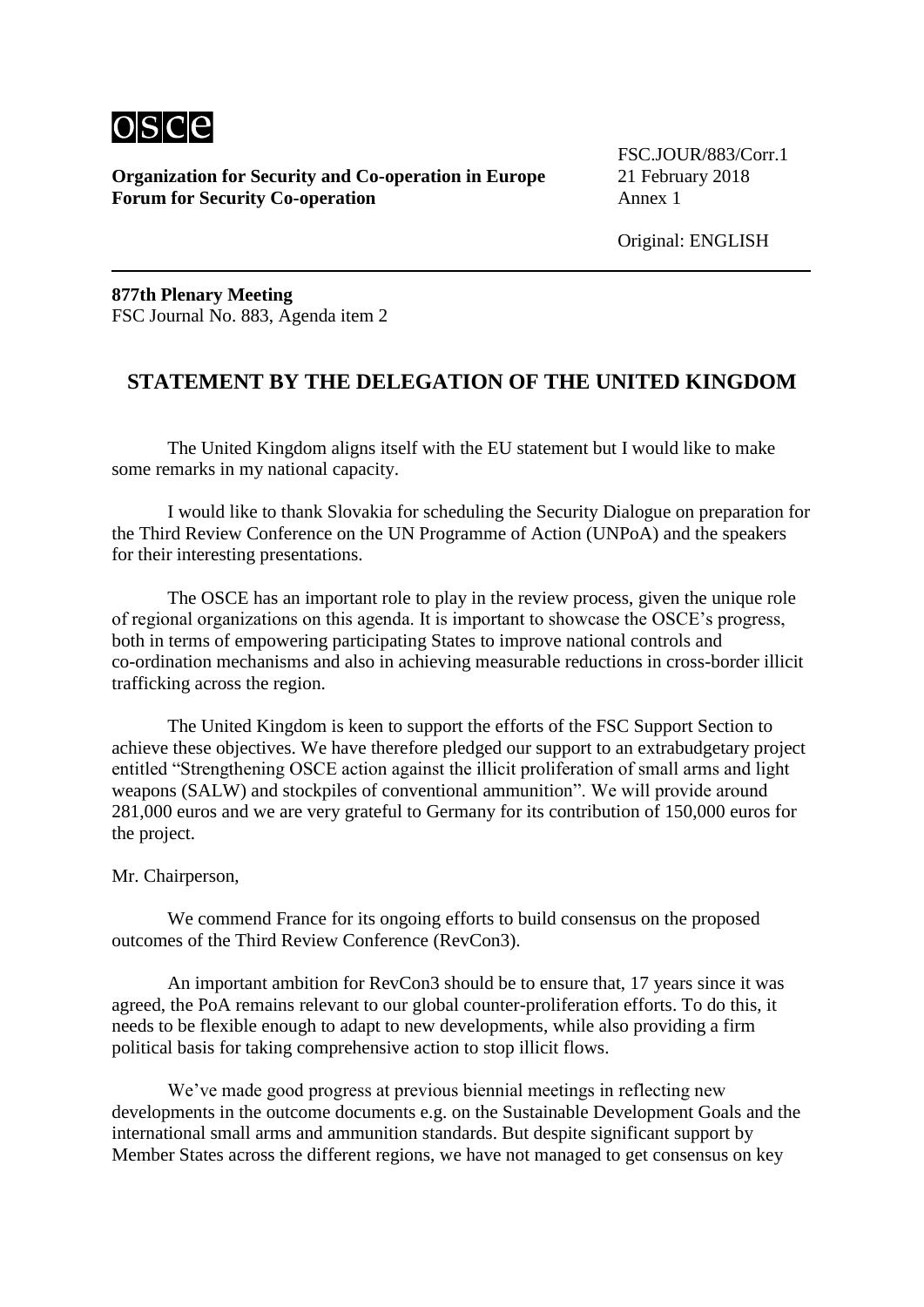issues such as ammunition and the Arms Trade Treaty, both of which are critical to achieving full and effective implementation of the PoA.

In this regard, our political commitments are lagging far behind the realities in the field. We all know that at a practical level, measures designed to secure or decommission weapons cannot be successful if they ignore the masses of ammunition stored in the same armouries. We hope that States can take a decisive step on this issue.

Secondly, we welcome the various efforts, including by civil society, to identify synergies between the PoA and other international instruments such as the Arms Trade Treaty. This will make a significant contribution to helping States understand and implement the right controls needed in their countries. The Sixth Biennial Meeting of States to Consider the Implementation of the (United Nations) Programme of Action to Prevent, Combat and Eradicate the Illicit Trade in Small Arms and Light Weapons in All Its Aspects (BMS6) showed that there was significant support, including from non-States Parties, for including a reference to the Arms Trade Treaty. As the only legally binding international instrument regulating the transfer of conventional weapons, it remains the strongest tool in the international community's toolbox. On this issue, as with ammunition, we should not let our differences on the normative debate undermine our primary objective of preventing diversion of weapons to illicit use.

Thirdly, a lot of effort has gone into developing and updating the international small arms and ammunition standards and developing the online toolkit, with the support of the international community throughout. It is high time that we explicitly endorsed the standards to provide the political endorsement necessary to encourage their worldwide use.

Finally, the OSCE should highlight its comprehensive approach to countering illicit proliferation and the steps taken to strengthen controls across the key pillars – manufacturing and transfer controls, law enforcement co-ordination and physical security and stockpile management. The OSCE could provide an analysis of the implementation obstacles facing participating States and how the Conflict Prevention Centre, through policy and technical advice and project support, has helped national authorities to overcome them. The analysis could also include steps taken to increase women's meaningful and representative participation and leadership in decision-making processes and efforts to integrate gender perspectives into SALW control.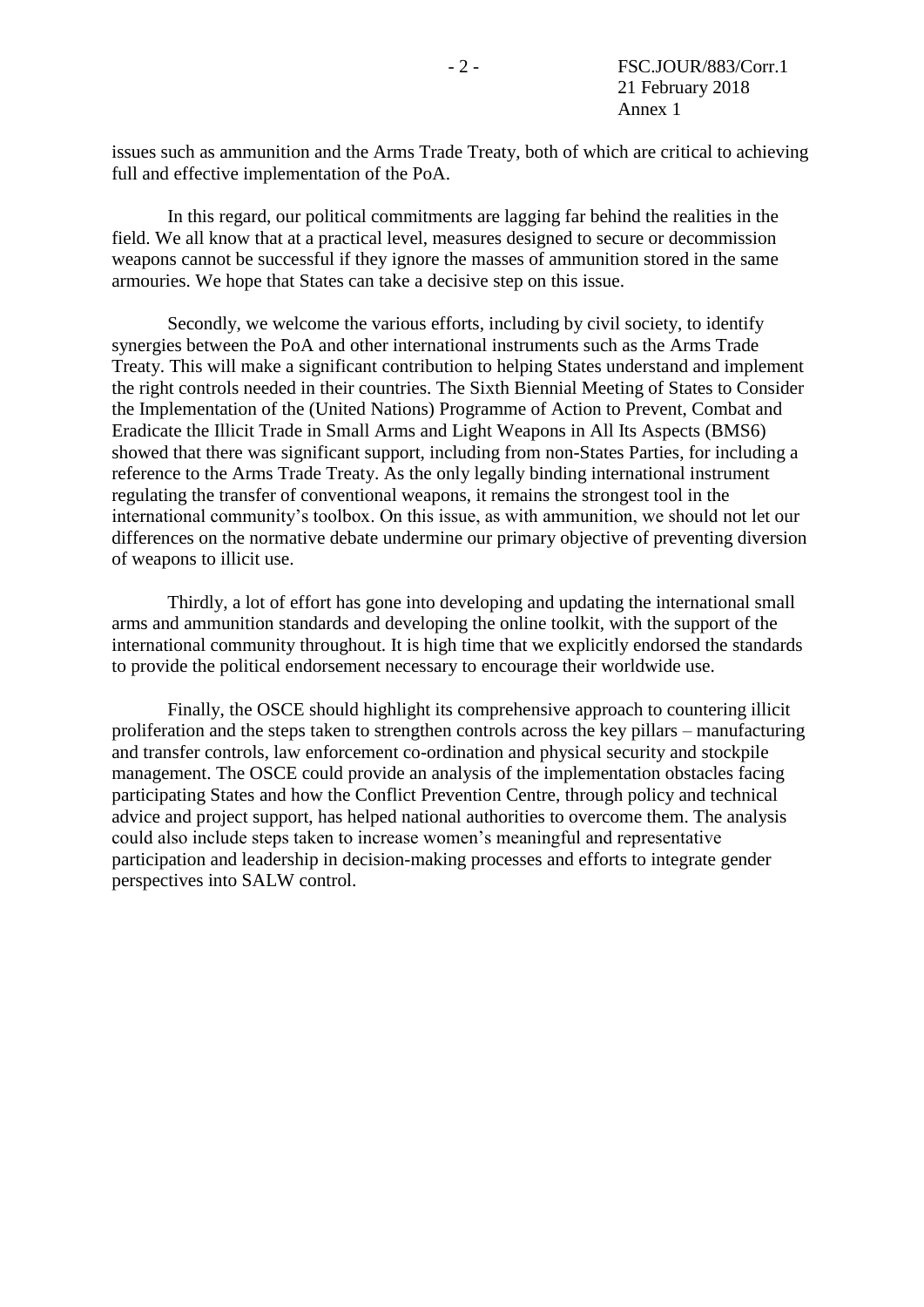

**Organization for Security and Co-operation in Europe** 21 February 2018 **Forum for Security Co-operation Annex 2** 

FSC.JOUR/883/Corr.1

Original: ENGLISH

**877th Plenary Meeting** FSC Journal No. 883, Agenda item 2

# **STATEMENT BY THE CHAIRPERSON (ON BEHALF OF THE CHAIRPERSON OF THE INFORMAL GROUP OF FRIENDS ON SMALL ARMS AND LIGHT WEAPONS (FINLAND))**

Mr. Chairperson,

Kindly allow me to provide you with a report on the meeting of the Informal Group of Friends on SALW (IGoF) held on 8 February 2018. The meeting was devoted to the outcome of the Vienna Ministerial Council and discussing the way ahead, and to the implementation of Ministerial Council Decision No. 10/17 (MC.DEC/10/17) on small arms and light weapons (SALW) and stockpiles of conventional ammunition (SCA).

I am pleased to report that the meeting was well attended. There were constructive discussions and exchanges of information, and several ideas were expressed for future work. The delegations that took the floor expressed support for proposals contained in my non-paper on the implementation of Ministerial Council Decision No. 10/17 (MC.DEC/10/17). The main themes and outcomes discussed on 8 February were the following:

#### **1. Preparations for the Third Review Conference on the UN Programme of Action (RevCon3)**

It was noted with pleasure that an FSC Security Dialogue on this subject would be organized by the Slovak FSC Chairmanship on 21 February, with speakers from France and the Small Arms Survey.

In order to contribute to the preparations for RevCon3, a number of delegations welcomed the side event on the OSCE's work on illicit trafficking and deactivation of SALW, to be organized in the context of the Preparatory Committee for RevCon3 in March 2018.

On the basis of the letter from the President-designate of the Third Review Conference, the delegations were given information on the goals of RevCon3 and the elements of its final document (the "Outline of Elements" for RevCon3 is attached).

With reference to the preparation of the OSCE report "Implementation of the United Nations Programme of Action to Prevent, Combat and Eradicate the Illicit Trade in Small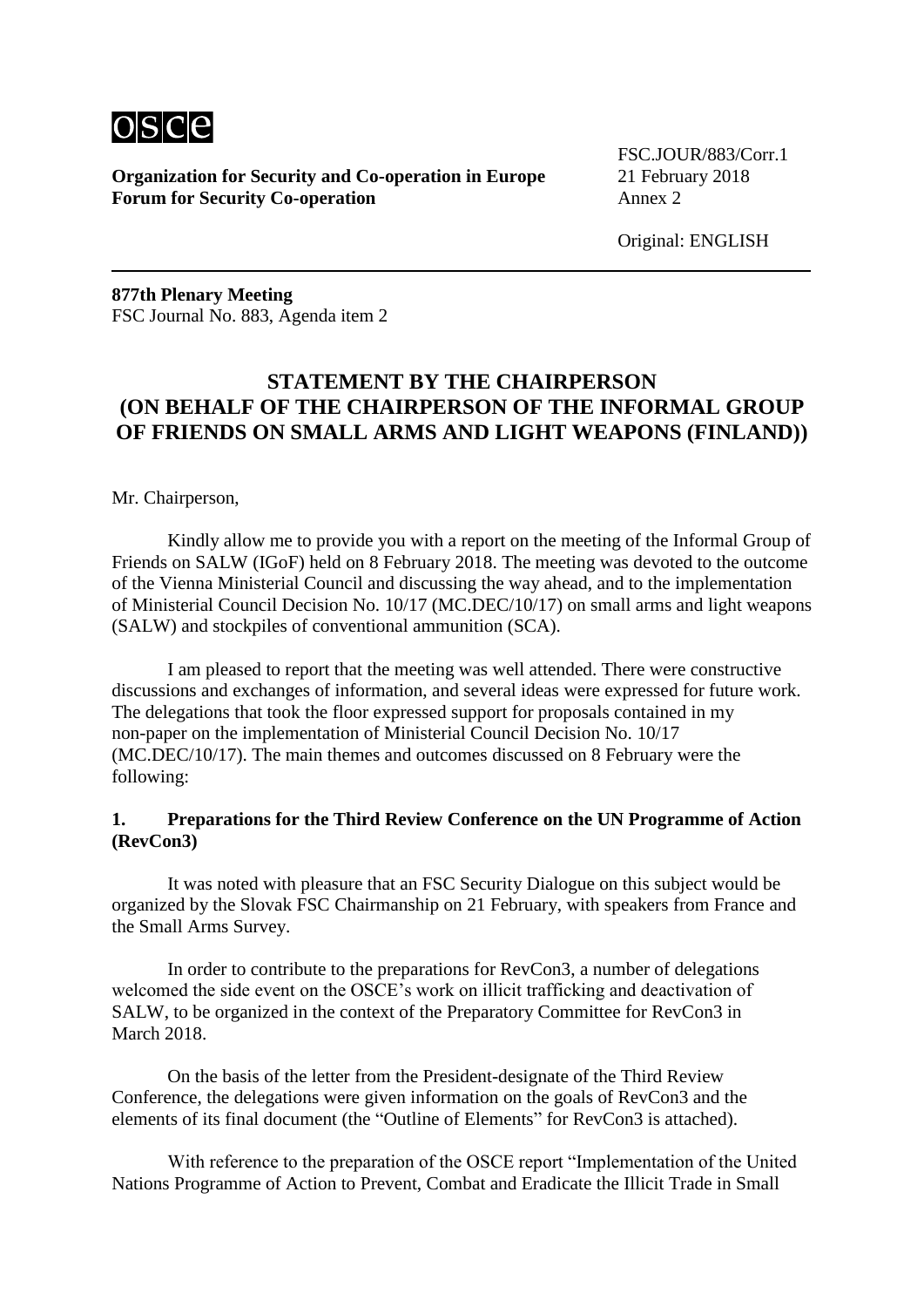Arms and Light Weapons in All Its Aspects at RevCon3" in June 2018, proposals were made to highlight the importance of preventing the diversion of SALW and SCA to illicit markets, to strive for synergies in the efforts of international organizations, and to include the aspects of strengthening meaningful participation of women and of gender perspectives in SALW control management and oversight.

### **2. Deactivation of SALW**

Broad support was expressed for the draft decision on the best practice guide on deactivation of small arms and light weapons (FSC.DD/8/17), the guide being entitled "Minimum standards for National Procedures for the Deactivation of Small Arms and Light Weapons".

### **3. Biennial meeting on the implementation of the OSCE Documents on SALW and SCA**

Support was expressed for organizing an implementation assessment meeting on SALW and SCA, preferably in October 2018, which would also assess the outcomes of RevCon3 and take corresponding operational measures.

### **4. OSCE Plan of Action on SALW**

Support was also expressed for incorporating the discussion on a review of the OSCE Plan of Action on SALW in a possible implementation assessment meeting to be devoted to the OSCE Documents on SALW and SCA.

### **5. Online reporting tool on SALW**

It was acknowledged that there was a need to promote the online reporting tool by:

- Revisiting the list of the participating States that use the tool;
- Distributing the manual on how to use the tool;
- Organizing a workshop on online submissions for user States in April, in order to increase the usage of the tool.

Support was also expressed for expanding the tool to cover all SALW reporting commitments and also the other identical information exchanges submitted both to the OSCE and the UN, such as the UN Register of Conventional Arms and Military Expenditures.

### **6. Reporting synergies with other international organizations**

Support was expressed:

– For organizing a special FSC meeting to discuss reporting synergies with other international organizations;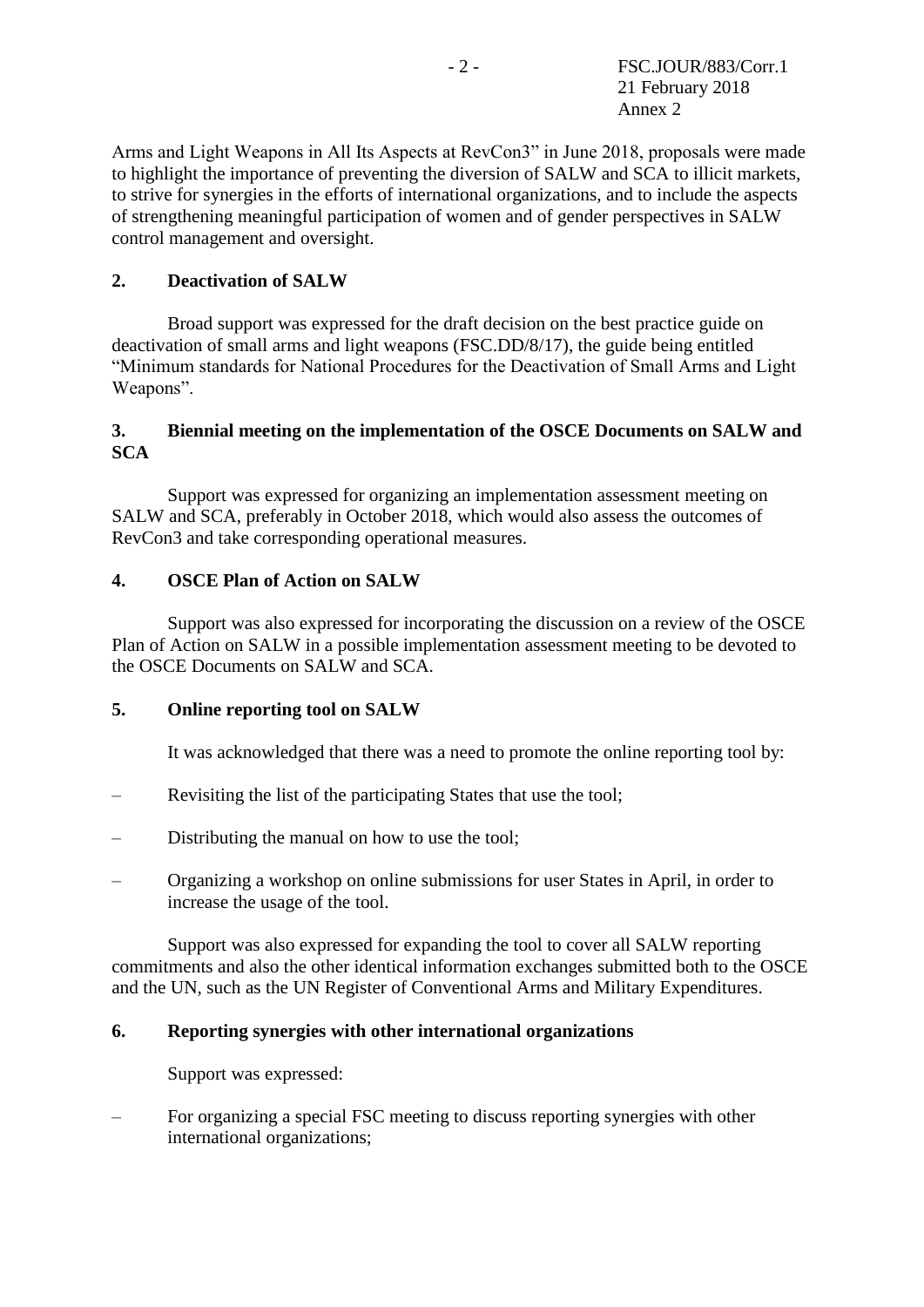- For exploring ways to increase the added value of the SALW reports, in order to facilitate their greater use;
- For considering developing a quick guide for the participating States, mapping out all the reporting obligations.

Under the agenda item "any other business", the FSC Support Section announced the newly launched extrabudgetary project on "Strengthening OSCE action against the illicit proliferation of SALW and SCA" with project number 1101994, which is aimed at enhancing the current mechanisms in the Documents on SALW and SCA, analysing the assistance mechanisms, and charting out the needs of the participating States, both beneficiaries and donors. The project is directly linked to the implementation of Ministerial Council Decision No. 10/17 (MC.DEC/10/17). Support was requested for funding this project.

#### Mr. Chairperson,

I wish to take this opportunity to thank the FSC Support Section for their professional and timely assistance. I also call upon participating States to continue to be actively involved in the IGoF meetings. The second meeting of the IGoF is scheduled for 8 March at 3 p.m. The meeting will focus on the preparations for the Third Review Conference on the UN Programme of Action. I call for the widest possible participation.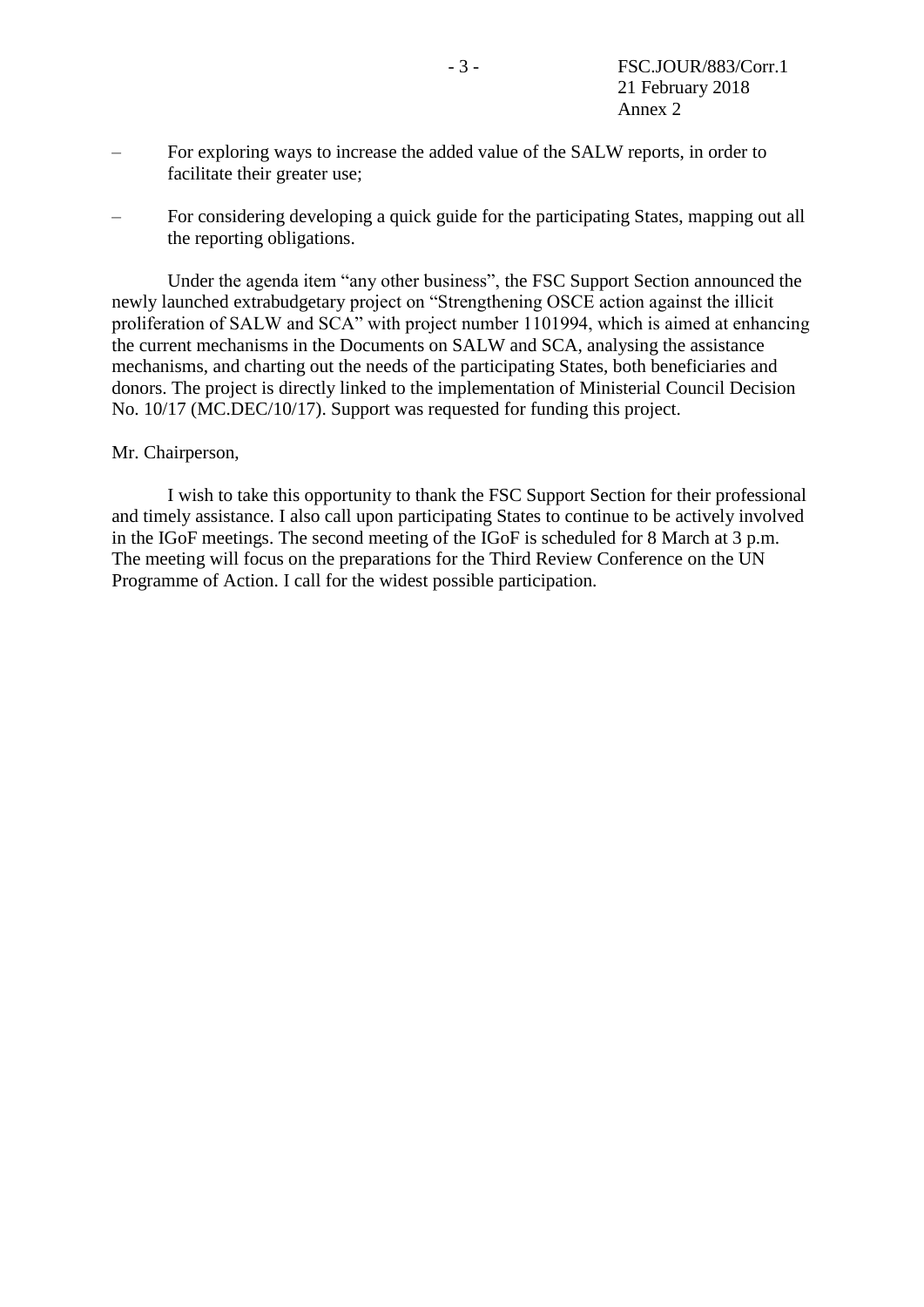FSC.JOUR/883/Corr.1 21 February 2018 Annex 2 Attachment

# **POA REVCON3 – OUTLINE OF ELEMENTS**

(19 January 2018)

## **2018 Declaration**

A political declaration reaffirming UN Member States commitment to prevent, combat and eradicate the illicit trade in small arms and light weapons in all its aspects, especially in view of recent developments, will be negotiated for adoption at the Programme of Action's Third Review Conference.

# **Programme of Action Implementation Plan 2018–2024**

Potential list of elements for the implementation plan, without prejudice to other elements States may wish to add.

### **1. Preventing, combating and eradicating the illicit trade in small arms and light weapons at all levels (national, subregional, regional, global)**

- (a) Coordination and synergies
	- (1) Implementation at the national level
		- Strengthening national laws, regulations and administrative procedures, national coordination mechanisms, national points of contact, national action plans, national border controls and other relevant national programmes in support of PoA implementation, including with respect to SALW manufacture (including illicit craft production), illicit conversion, and international transfer;
		- Reinforcing national coordination mechanisms, including with civil society;
		- Adopting and implementing national action plans;
		- Designating national points of contact and exchanging up-to-date point of contact information;
		- Identifying opportunities for strengthening the measurement of progress in the national implementation of the PoA, including within the SDG framework;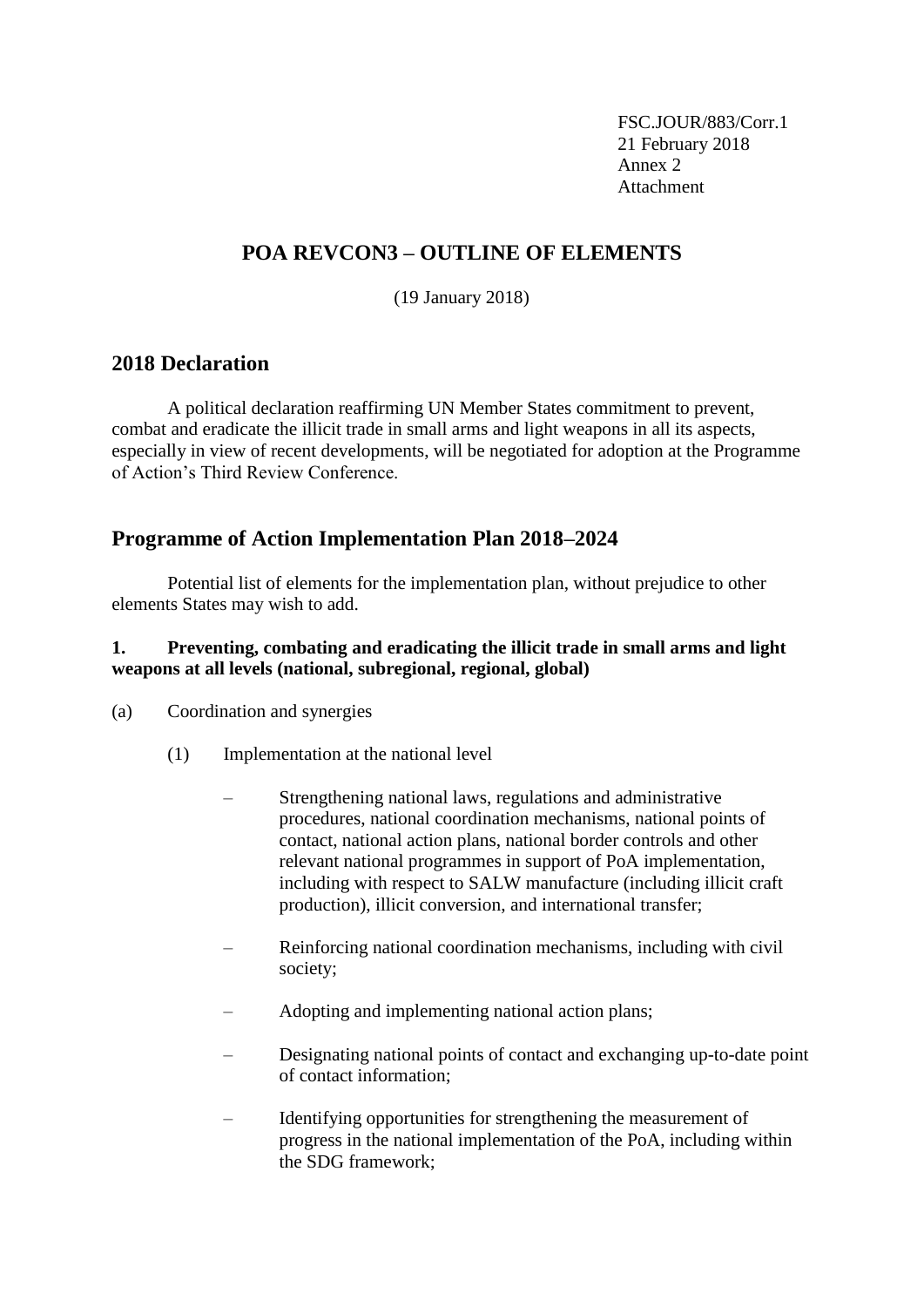- (2) Role of regional and subregional organizations
	- Adoption of complementary instruments, programmes and plans of action at the regional and subregional levels;
	- Reinforcing coordination amongst relevant regional and subregional organizations and frameworks;
	- Reinforcing coordination between relevant regional and subregional organizations and frameworks, on the one hand, and States and global organizations, on the other;
	- Enhancing synergies with relevant regional and subregional instruments in strengthening the implementation of the PoA and ITI;
	- Designating SALW points of contact within relevant regional and subregional organizations;
	- Regional/subregional coordination between law enforcement agencies and customs, including the exchange of relevant information at the regional and subregional level;
	- Contributions of UN regional centers for peace and disarmament to the implementation of the PoA.
- (3) Role of relevant international organizations including the UN offices, INTERPOL and the World Customs Organization
	- Synergies and coordination between relevant UN offices;
	- Coordination with relevant UN offices, INTERPOL, the World Customs Organization, the International Monetary Fund and the World Bank in strengthening implementation of the PoA;
	- Encouraging regular dialogue between relevant international organizations, in particular with INTERPOL and WCO;
- (4) Synergies with relevant global instruments, including those related to counterterrorism and transnational organized crime
	- Encouraging synergies in the implementation of the PoA with other relevant international instruments and frameworks, including the Arms Trade Treaty, the UN Convention against Transnational Organized Crime and its Firearms Protocol, and instruments related to counter-terrorism.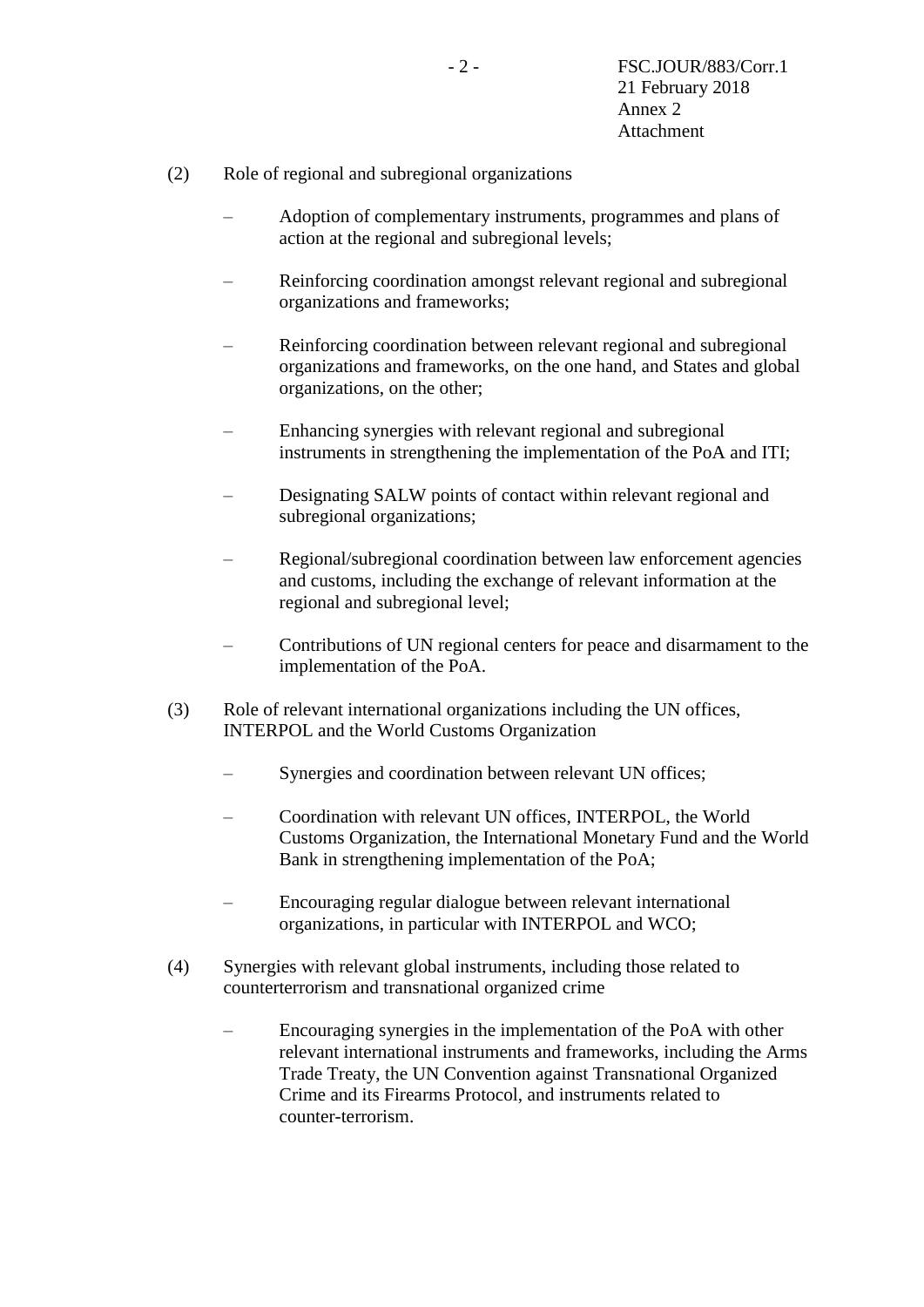- (b) Preventing SALW diversion
	- (1) Stockpile management and security
		- Pursuing efforts to improve the physical security and management of SALW stockpiles;
		- Ensuring ammunition stockpile safety and security;
	- (2) Unauthorized end-users
		- Implementing and reinforcing regulations and control systems enabling effective control over SALW transfers, taking into account the provisions of the PoA and other relevant instruments;
		- Using, authenticating/verifying and, as needed, strengthening end-user certificates and end-user certification processes in reducing the risk of diversion to unauthorized end-users;
		- Ensuring the secure transportation and delivery of international SALW transfers;
		- Supporting the role of law enforcement authorities, in particular customs authorities, and reinforcing their capacity to intercept illicit SALW shipments;
	- (3) Conflict and post-conflict situations, including DDR and SSR programmes
		- Implementing international standards and good practices, related to the PoA and ITI in DDR and SSR programmes;
		- Specific measures for the prevention of diversion in conflict and post-conflict situations;
	- (4) Arms embargoes
		- Supporting the full implementation of arms embargos through the implementation of the PoA;
		- Cooperation and information exchange with sanctions committees and UN groups of experts monitoring the implementation of sanctions regimes;
		- Collection and sharing of information relating to the diversion of SALW.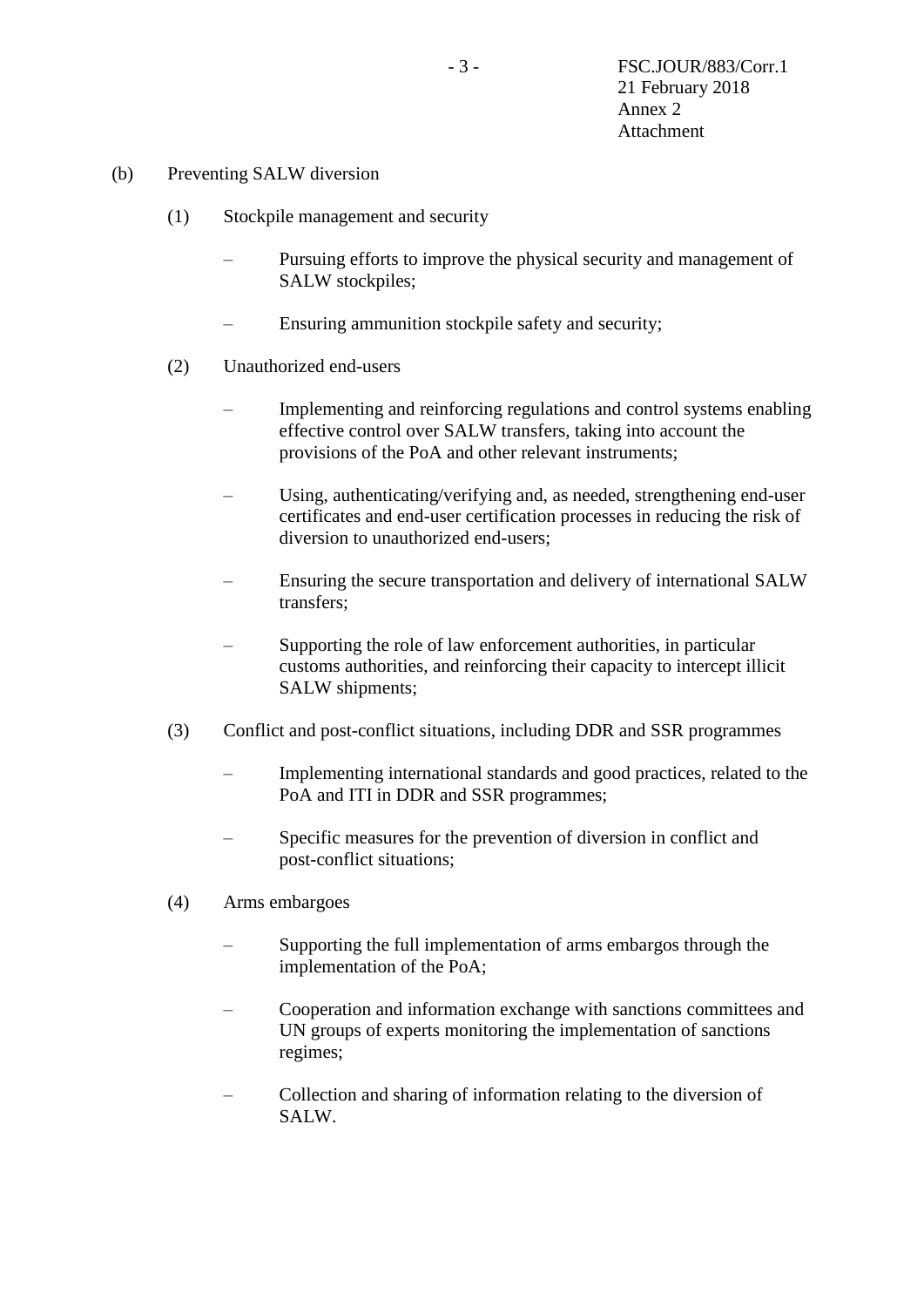- (c) Preventing the illicit manufacturing and conversion of SALW
	- (1) Best practices to ensure irreversible deactivation
		- Best practices to ensure the irreversible deactivation of SALW, including technical and registration/record-keeping requirements, also in relation to the destruction of surplus;
	- (2) Preventing the illicit conversion of SALW
		- Ensuring adequate record-keeping for SALW and the authorization of officials or individuals who carry out conversion or destruction operations;
		- Common understandings regarding the convertibility of blank-firing or replica SALW to functional SALW;
	- (3) Preventing illicit manufacturing of SALW
		- Implementing a strict regulatory framework with regards to SALW manufacture;
		- Criminalizing the illicit manufacture of firearms;
		- Ensuring the seizure and destruction of illicitly manufactured SALW.
- (d) Assessing/responding to the opportunities and challenges of new developments in SALW-related technology, including in the area of manufacture
	- Impacts of new developments in technology on manufacture, design, marking, storage and trade, including modular weapons, microchipping and microstamping;
	- Cooperation with the private sector on the development of technologies to improve marking, tracing and the safe and secure storage of SALW;
	- Additive manufacturing (3D printing);
	- New trends in the illicit trade, including the use of the internet and trade on the dark net;
	- Cooperation between States and with the private sector (including cooperation between law enforcement agencies, the exchange of good practices and experiences in combating the illicit online trade and the use of new technologies in strengthening stockpile management and security).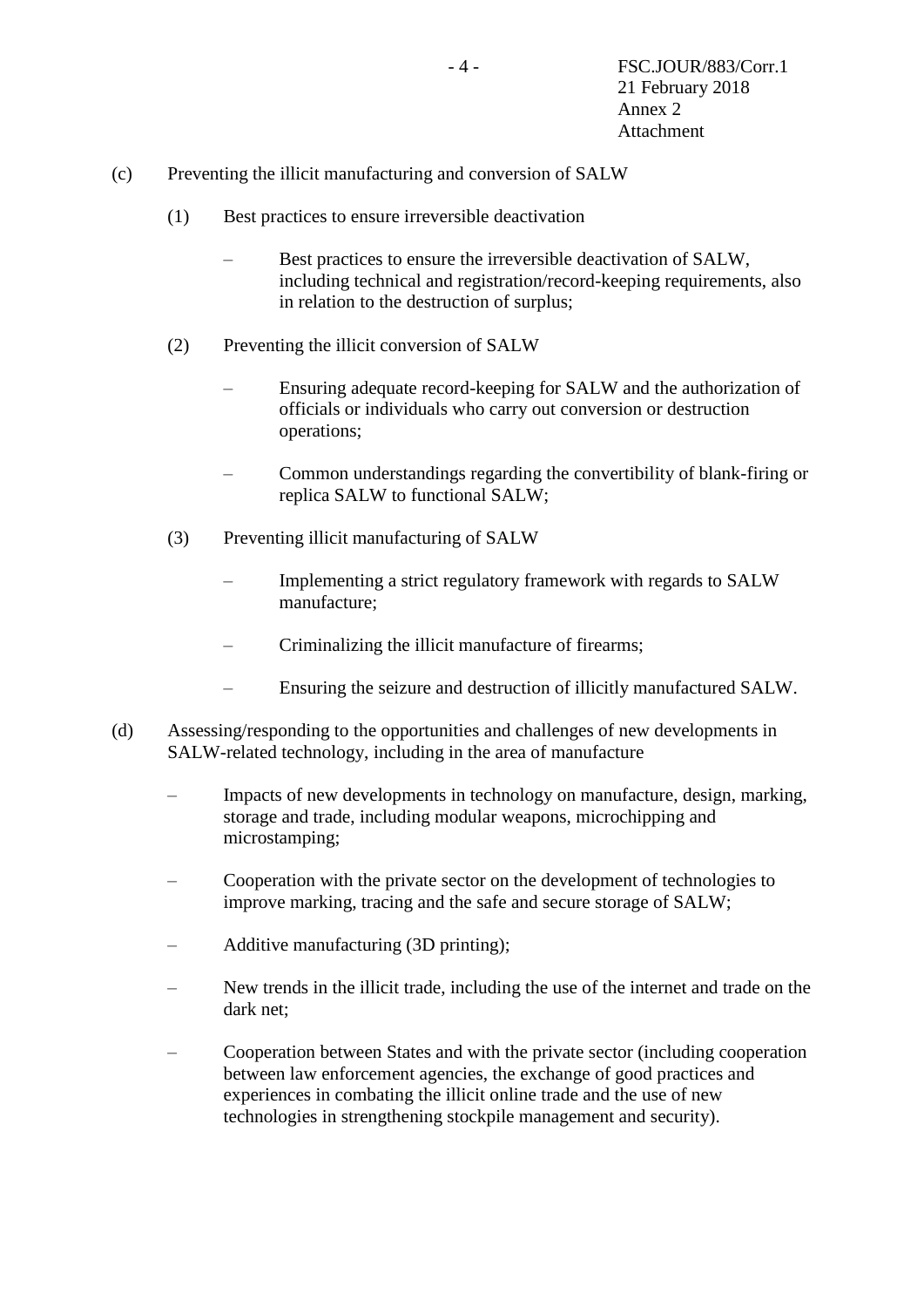- (e) Encouraging transparency and information exchange
	- Strengthening synergies between PoA/ITI reporting and reporting for the SDGs;
	- Strengthening the collection, analysis and use of SALW-related data;
	- Strengthening the collection of gender-disaggregated data;
	- Encouraging the clear identification of needs for cooperation and assistance in national reports; matching them with available resources and programmes;
	- Reporting by regional and subregional organizations on actions that support implementation of the PoA.

#### **2. Addressing the adverse consequences of the illicit trade in small arms and light weapons on development**

- (a) 2030 Agenda for Sustainable Development, in particular Goal 16
	- Acknowledging the negative impact of the illicit trade in SALW on development, including the achievement of Goal 16 and other SDGs;
	- Enhancing the contribution of the PoA and ITI to the achievement of Goal 16 and target 16.4;
	- Enhancing the contribution of the PoA and ITI to the achievement of other SDGs;
	- Integrating the implementation of the PoA and ITI in national development plans;
	- Strengthening synergies between reporting, measurement and analysis for the PoA and ITI and reporting, measurement and analysis for the 2030 Agenda for Sustainable Development at the global, regional, and national levels.
- (b) Gender, including UNSC resolution 1325 and the impacts of the illicit trade in SALW on women, men, girls and boys
	- Taking account of the differing impacts of the illicit SALW trade on women, men, girls and boys in strengthening implementation of the PoA;
	- Promoting the meaningful participation and representation of women in policymaking, planning and implementation processes related to the Programme of Action;
	- Recognizing that gender mainstreaming strengthens the quality and sustainability of small arms control;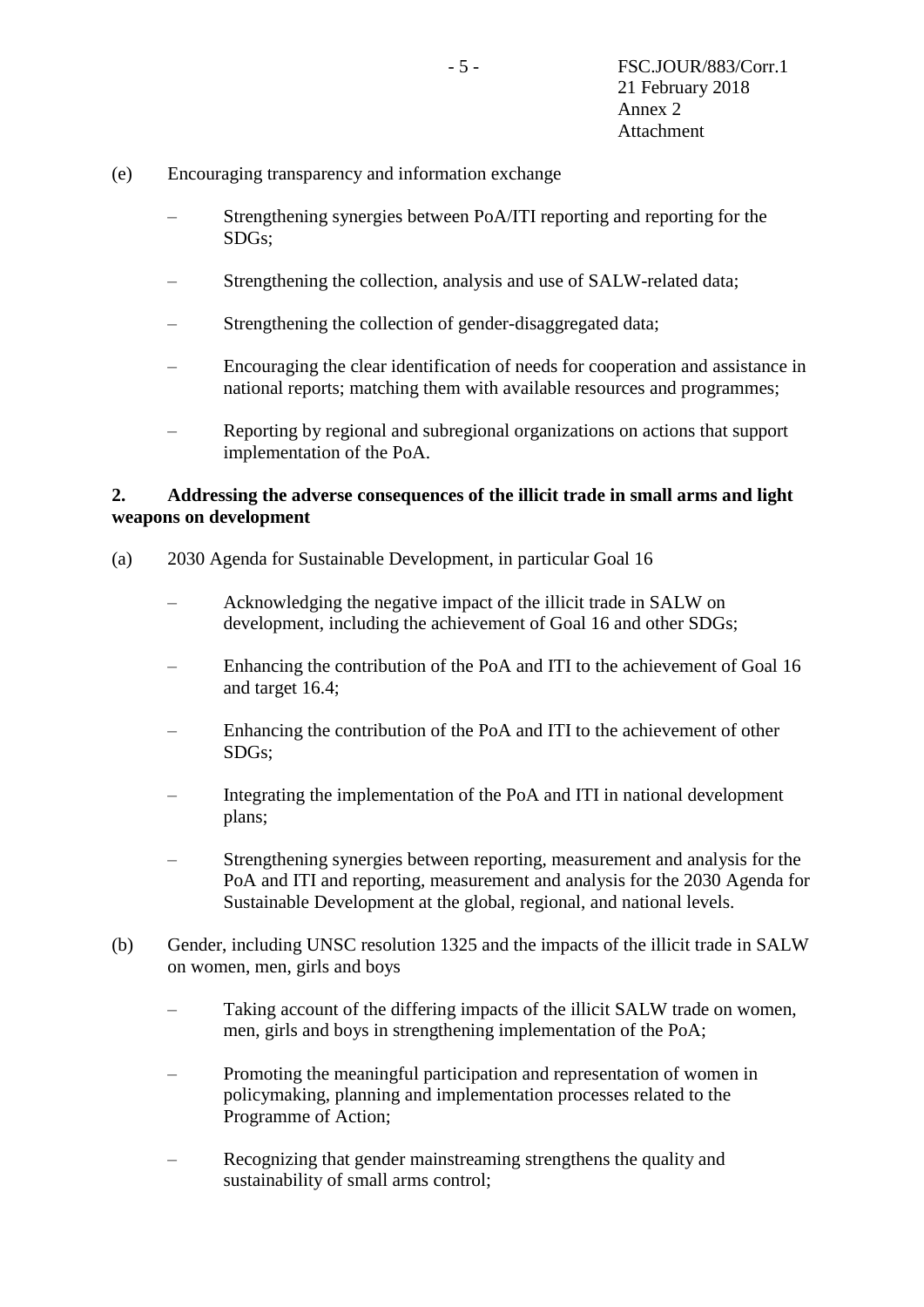- Drawing on processes relating to women, disarmament, non-proliferation and arms control, such as those based on General Assembly resolution 65/69 and Security Council resolution 1325 (2000), in strengthening implementation of the PoA;
- Funding advocacy, education, training and research on gender-related activities and outputs;
- Strengthening small arms-related policies and programmes through the collection of gender-disaggregated data and increased funding.
- (c) Promotion of the rule of law and of a culture of peace in combating the illicit trade in SALW: specific applications

### **3. Promoting effective international cooperation and assistance in the fight against the illicit trade in SALW**

- (a) Encouraging international cooperation in combating the illicit trade in SALW
	- Highlighting the role of civil society organizations, including NGOs, research organizations, academics, citizens, consumer associations and industry, in the implementation of the PoA;
	- Strengthening cooperation with civil society, including the exchange of experiences, expertise, and good practices on topics relating to the implementation of the PoA;
	- Strengthening partnerships and cooperation at all levels, including coordination between donors, international legal assistance and operational cooperation.
- (b) Promoting effective international assistance in the fight against the illicit trade in SALW
	- (1) Technical and financial assistance, including capacity-building
		- Ensuring national ownership and the building of sustainable national capacities in assistance projects relating to the PoA;
	- (2) Coordination
		- Ensuring coordination between donors, donors and recipients and across government;
		- Ensuring complementarity between assistance provided in support of PoA implementation and assistance provided in support of other relevant instruments;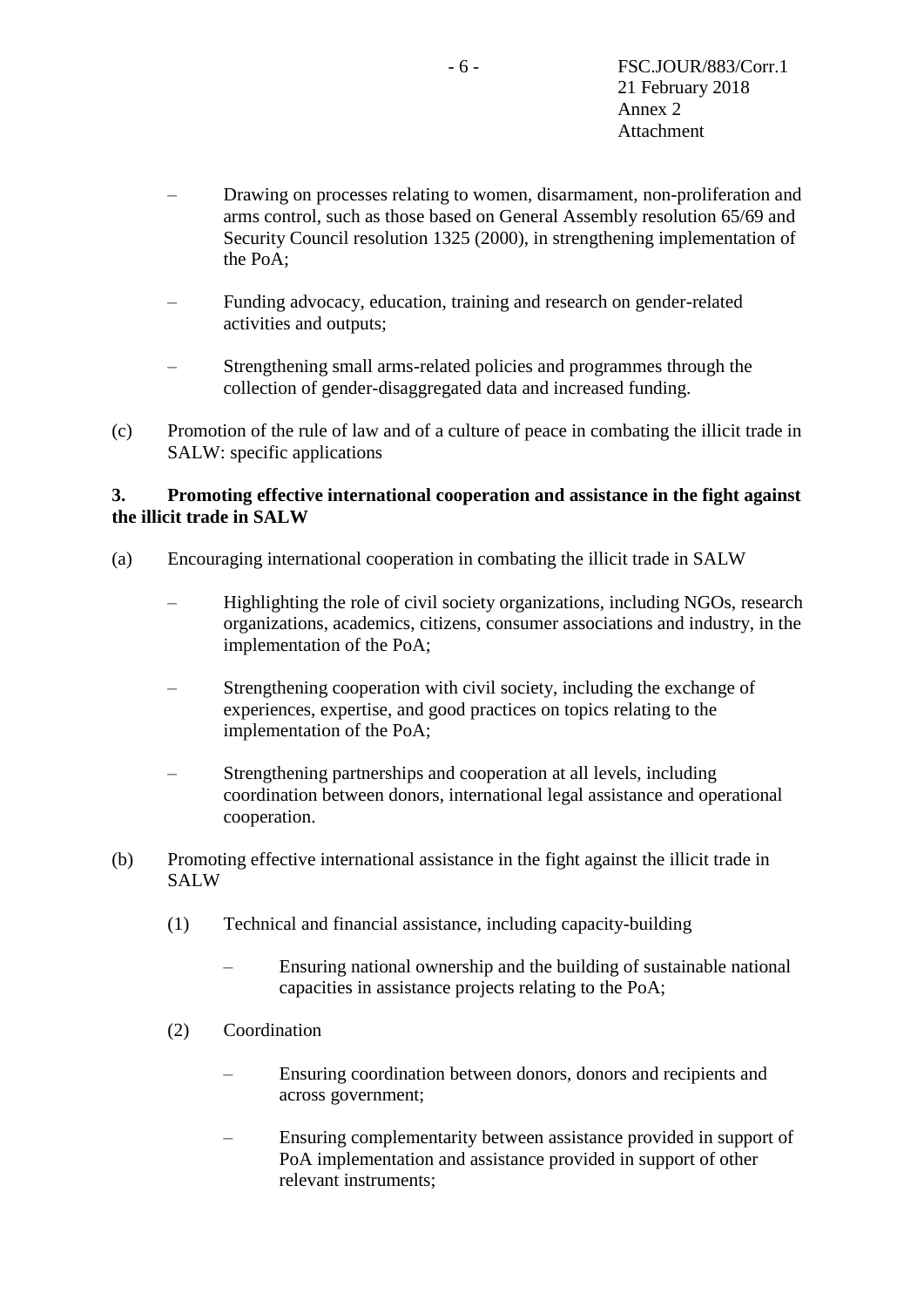- Strengthening information exchange, including experiences on completed assistance projects and on existing and new coordination mechanisms;
- (3) Ensuring continued and sustainable financial and technical assistance in support of the PoA and ITI, also in light of related SDG commitments
	- Enhancing synergies between projects designed to support implementation of the PoA and ITI and projects related to the SDGs;

### **4. Other topics**

## **International Tracing Instrument Implementation Plan 2018–2024**

Potential list of elements for the implementation plan, without prejudice to other elements States may wish to add.

#### **1. Marking**

- National legislation and administrative procedures;
- Good practices for post-manufacture marking;
- Potential contributions of the private sector.

### **2. Record-keeping**

- National legislation and administrative procedures;
- Inter-agency coordination.

#### **3. Tracing**

- National legislation and administrative procedures;
- The accurate identification of SALW for tracing purposes;
- Inter-agency coordination;
- The exchange and use of tracing information;
- Tracing in conflict and post-conflict situations;
- Good practices of the private sector.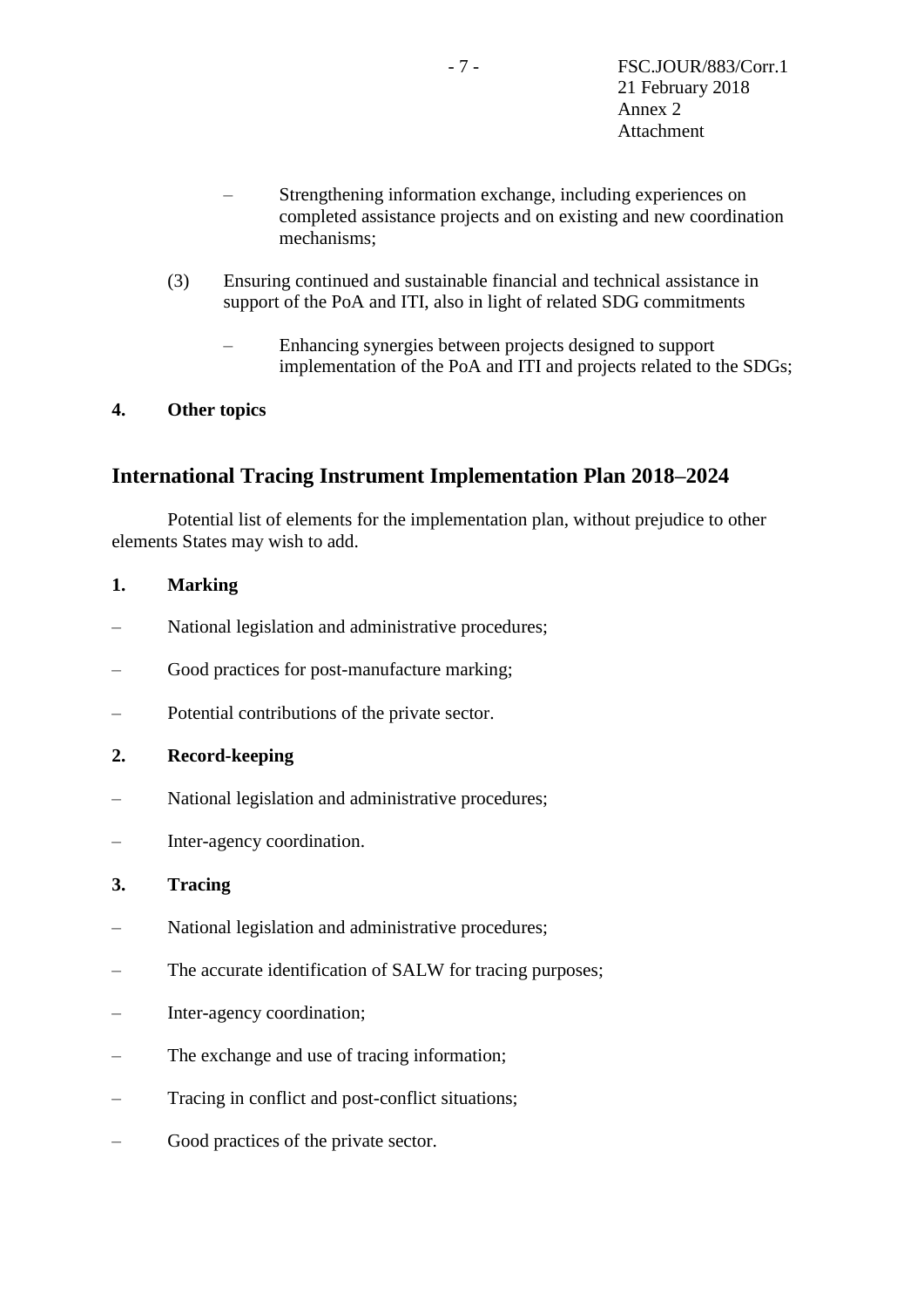#### **4. Encouraging international cooperation**

- Other relevant instruments;
- Cooperation with relevant organizations at the global, regional and subregional levels, including INTERPOL and the WCO;
- Strengthening the exchange of information on national marking practices and national points of contact;
- Enhanced dialogue with the private sector.

#### **5. Promoting effective international assistance**

- Technical and financial assistance, including technology and equipment;
- Establishing/strengthening mechanisms for the provision of assistance;
- Enhancing the identification of needs and the matching of needs and resources.

#### **6. Encouraging transparency and information exchange**

- Collection of SDG-relevant data (Indicator 16.4.2);
- Exchange of tracing information in order to prevent diversion and strengthen SALW control.

#### **7. Implications for the International Tracing Instrument of recent developments in small arms and light weapons manufacturing, technology and design**

- Using new forms of marking to strengthen ITI implementation (microchips, micromarking, etc.);
- Ensuring the durable marking of polymer-frame SALW in line with the ITI;
- Modular weapons (implications for marking and record-keeping; ways of ensuring traceability);
- Cooperation between States and with the private sector (including the exchange of national experiences in tracing illicit SALW and the development by industry of technologies to improve SALW marking, record-keeping and tracing in light of the new challenges).

#### **8. Other topics**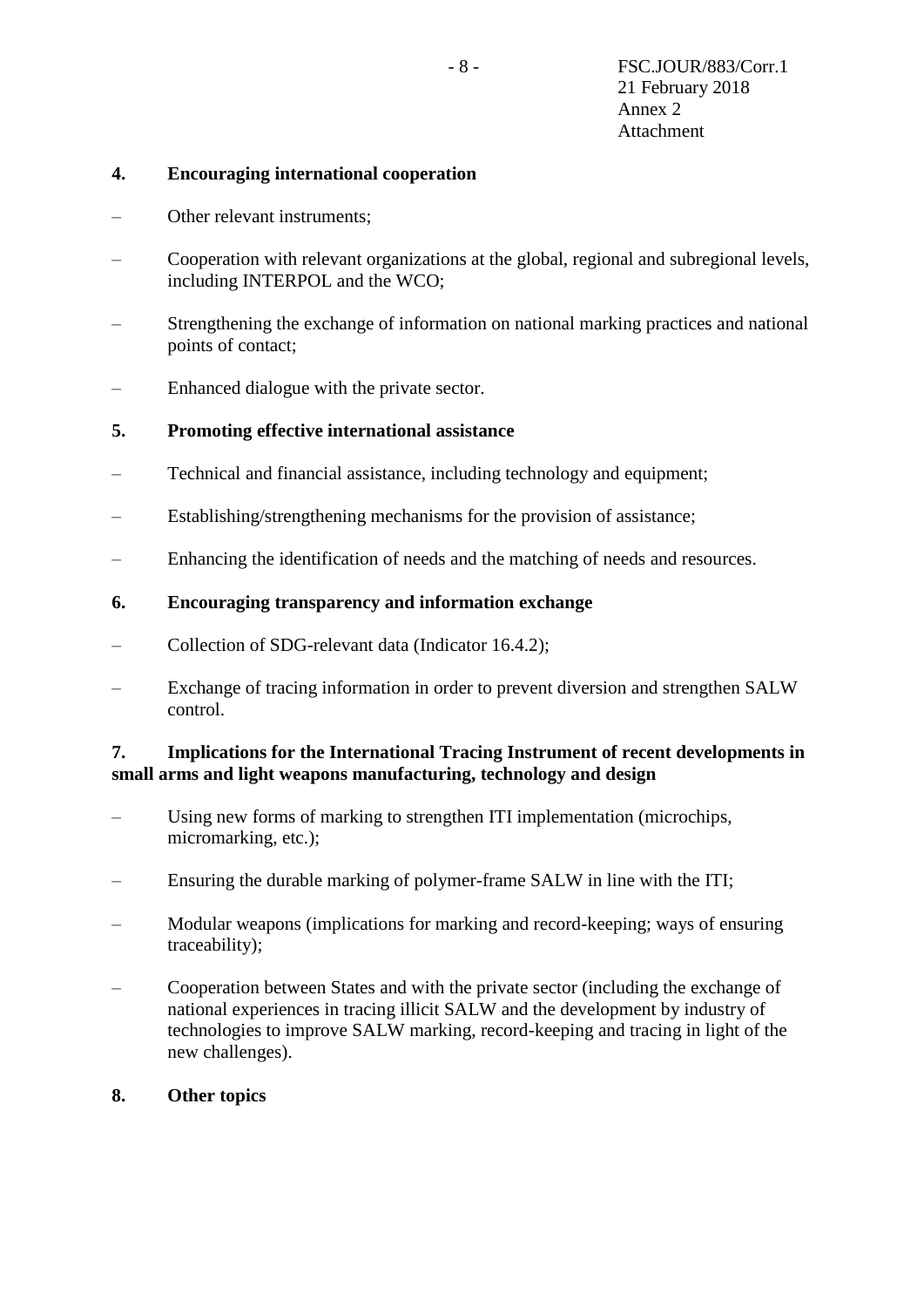# **Follow-up to the Third Review Conference of the Programme of Action**

Following past practice, this annex will include a schedule of meetings for the period leading from the Third to the Fourth Review Conference. States may wish to consider reinforcing the programme outlined below, which envisages two biennial meetings, two open-ended meetings of governmental experts, an informal open-ended working group and one review conference in a six-year cycle, subject to the availability of financial resources.

The following could be proposed:

- 2019 Informal, open-ended working group length, location and focus topic to be determined.
- 2020 Biennial Meeting of States, 5 days, New York.
- 2021 Open-ended Meeting of Governmental Experts focus topic to be determined.
- 2022 Biennial Meeting of States, 5 days. New York.
- 2023 Open-ended Meeting of Governmental Experts focus topic to be determined.
- 2024 Fourth Review Conference. 10 days, New York.

## **Elements for discussion**

The following questions are put forward by the Presidency to facilitate discussion among Member States participating in the preparatory process for RevCon3 of the PoA. The elements that are listed in this document do not preclude States from raising any other elements they consider relevant. The questions are not meant to form part of the RevCon3 outcome document.

1. What do you consider to be the three main global priorities in combating illicit small arms and light weapons (SALW) in the PoA meeting cycle leading to the fourth Review Conference? Is there any aspect of the illicit trade in SALW that you believe should be given greater attention or be addressed in greater detail?

2. How could PoA meetings better contribute to achieving tangible results in implementing the PoA on the ground?

3. How could the PoA be strengthened so that it more effectively prevents and combats the diversion of SALW to illicit markets, illegal armed groups, terrorists and other unauthorized recipients?

4. What can be done to strengthen the implementation of the PoA in conflict and post-conflict situations?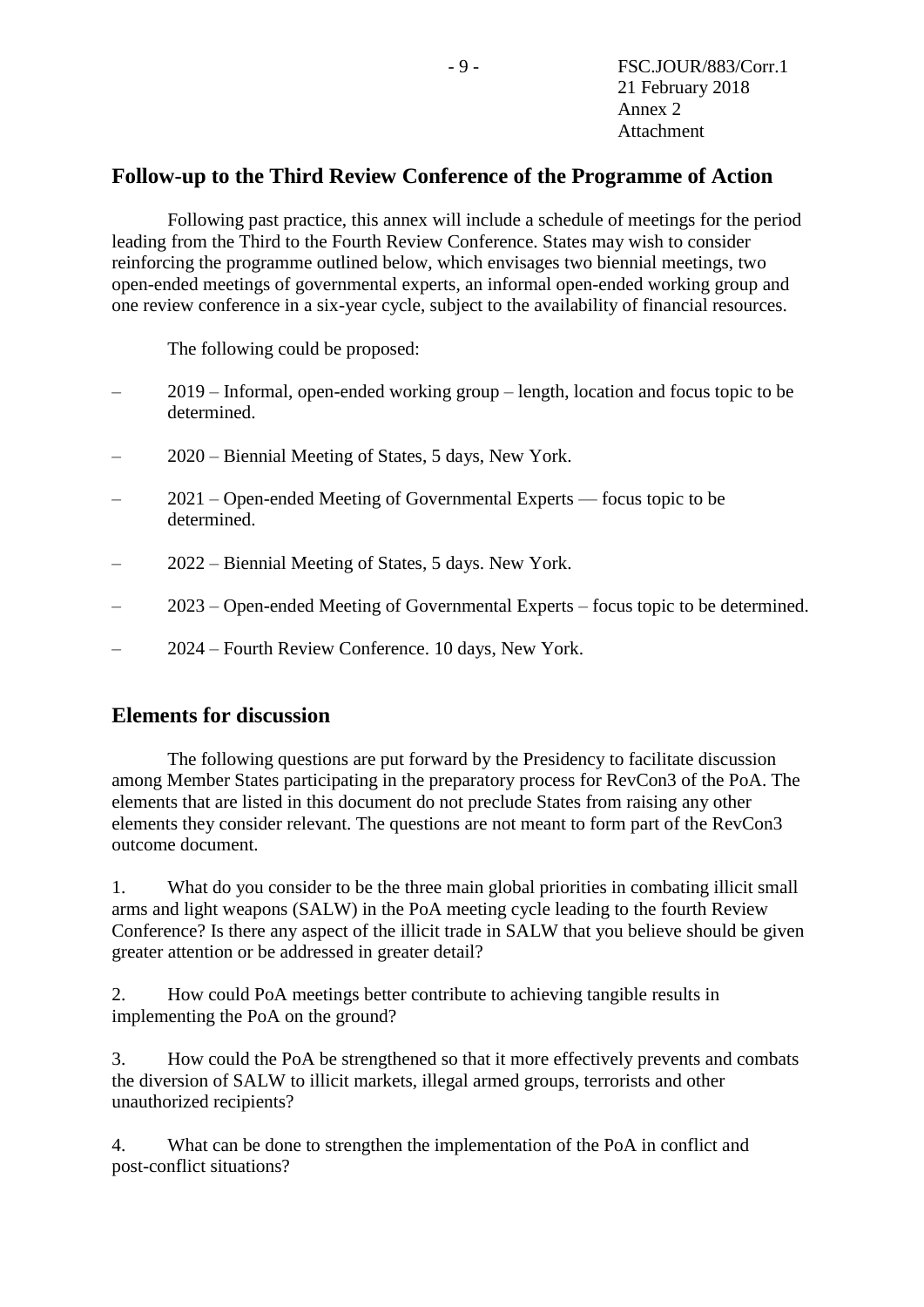5. How can the illicit trade in ammunition be better taken into account within the framework of the PoA?

6. Can you propose, for consideration within the PoA framework, good practices for preventing the illicit manufacture and/or conversion of SALW?

7. How can the adverse impacts of the illicit trade in SALW on development be better addressed? What additional steps should States take in the framework of the PoA and ITI to strengthen the contribution of these instruments to the 2030 Agenda, in particular to Goal 16? What further action is needed to take account of the gender aspects of the fight against the illicit trade in SALW?

8. How could the contributions of regional and subregional organizations to the fight against the illicit trade in SALW be strengthened or better reflected in existing small arms-related work?

9. What international instruments, other than the PoA and ITI do you consider relevant to the fight against the illicit trade in SALW in all its aspects? In what issue areas would synergies between them and the PoA/ITI be most productive?

10. What needs to be done to address the challenges posed by recent technological developments in SALW, such as the production of polymer frame small arms, modular weapons design and the application of 3D printing technology to small arms manufacture? How can States employ new SALW-related technologies to strengthen their implementation of the PoA and ITI?

11. What specific measures or steps would strengthen implementation of the ITI? How can the accurate identification of small arms and light weapons for purposes of tracing be strengthened?

12. How can international cooperation be strengthened in tackling the illicit trade in SALW? What can be done to strengthen the implementation of the PoA and ITI through the provision of training, equipment and the transfer of technology? What can be done to ensure the adequacy, effectiveness and sustainability of assistance, including financial and technical assistance, for the implementation of the PoA and ITI?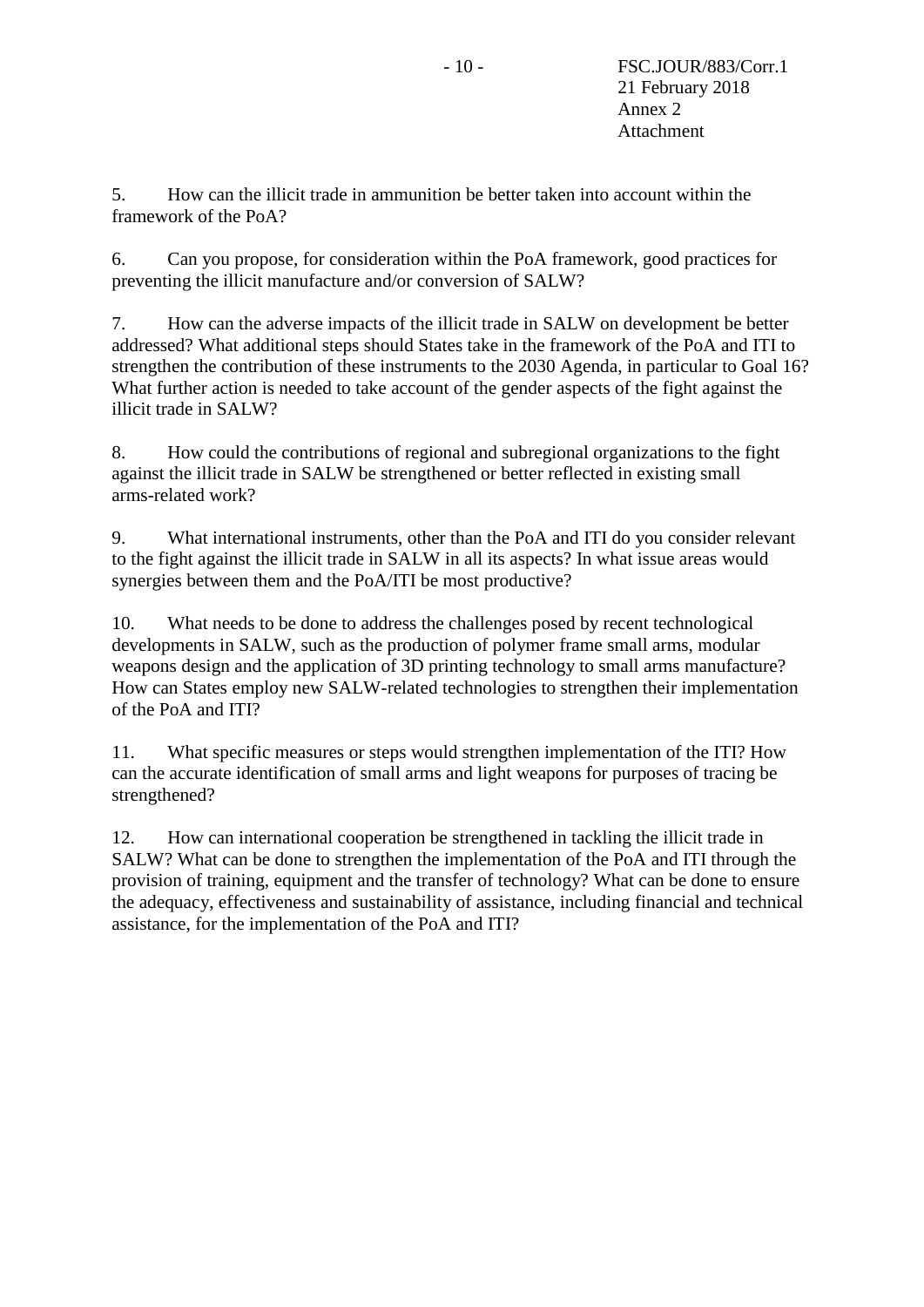

**Organization for Security and Co-operation in Europe** 21 February 2018 **Forum for Security Co-operation**

FSC.DEC/1/18/Corr. $2^1$ 

Original: ENGLISH

**877th Plenary Meeting** FSC Journal No. 883, Agenda item 1

# **DECISION No. 1/18 BEST PRACTICE GUIDE ON DEACTIVATION OF SMALL ARMS AND LIGHT WEAPONS**

The Forum for Security Co-operation (FSC),

Reaffirming its commitment to the full implementation of the OSCE Document on Small Arms and Light Weapons (SALW), (FSC.DOC/1/00/Rev.1), in which participating States, *inter alia*, agreed to consider the development of best practice guides on certain aspects related to the control of small arms and light weapons,

Recalling Section VI of the OSCE Document on Small Arms and Light Weapons, in which participating States agreed "to work on the further development of the document in the light of its implementation,"

Recalling the outcomes of the Implementation Meeting on SALW Deactivation held on 30 March 2017, in Vienna,

Noting relevant work in establishing frameworks for control measures for small arms deactivation by other intergovernmental organizations, including United Nations Office on Drugs and Crime, and the European Union,

Noting the outcome document of the Sixth Biennial Meeting of States to Consider the Implementation of the Programme of Action to Prevent, Combat and Eradicate the Illicit Trade in Small Arms and Light Weapons in All Its Aspects, which took place from 6 to 10 June 2016 in New York,

Recognizing the specific threat posed by the illicit conversion, transformation or reactivation of small arms and light weapons, in particular with regards to their use for terrorism and transnational organized crime,

Observing that many recent terrorist acts have been perpetrated with reactivated, converted or otherwise illegally modified small arms,

<u>.</u>

<sup>1</sup> Includes an updated distribution symbol for the best practice guide on deactivation of small arms and light weapons.